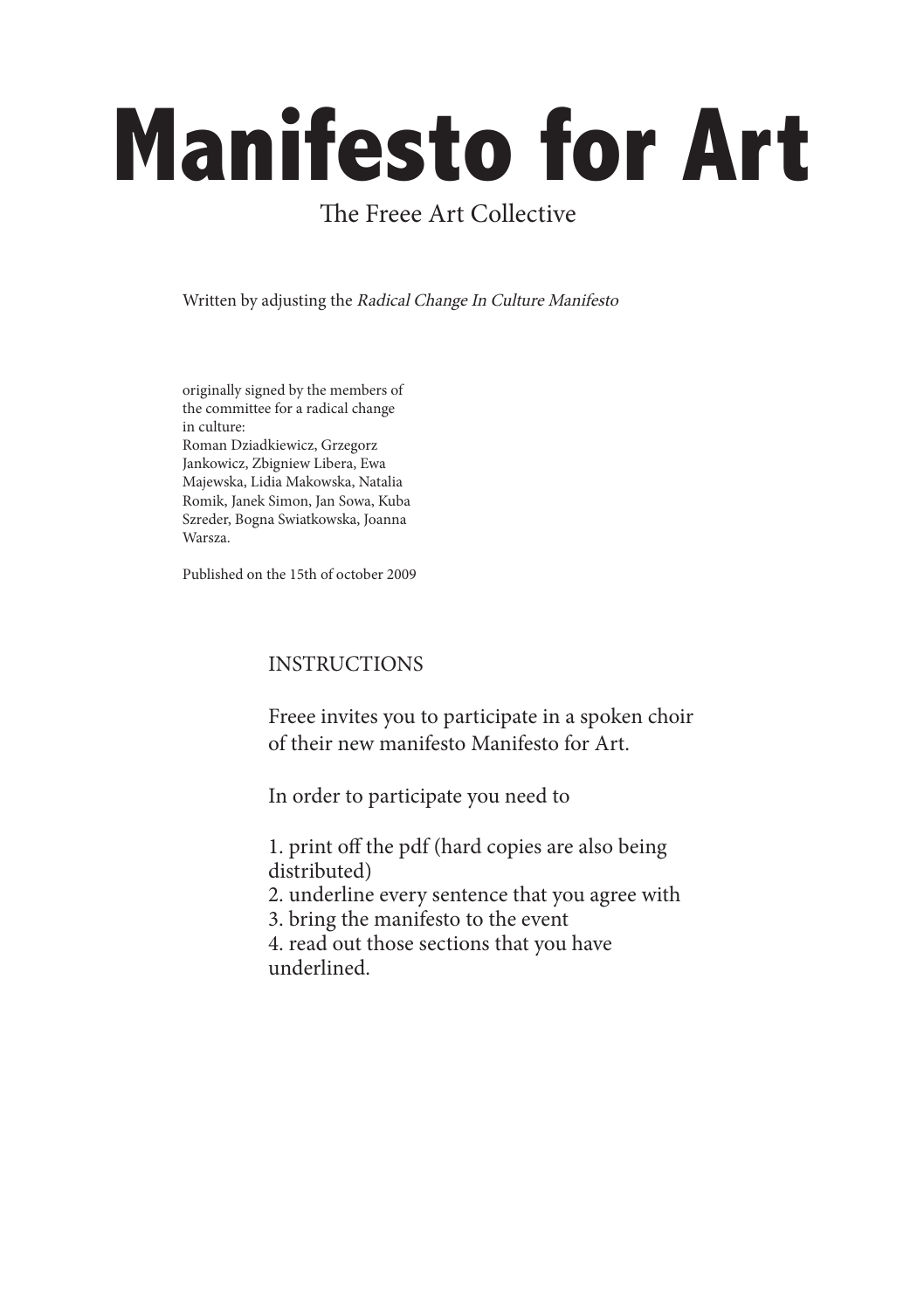# WHAT WE ARE FOR

#### We are for art!

Art is an emancipatory practice.

Today art is under threat and is in need of an emancipatory practice to prevent it from turning into business as usual, to stop it from being completely utilized for regeneration and gentrification, and to halt the colonisation of judgements of artistic quality by the culture of the audit.

### WHAT WE ARE AGAINST

#### We are against bureaucrats, economists and auditors!

Economists cannot fathom the distinctive character of art as the common domain of social value, cultural critique and subjective freedom. When economists extend their vocabulary and methodology to incorporate art they mistakenly treat the production of art as motivated in the same way as growing potatoes for the market or manufacturing vacuum cleaners to meet consumer demand.

Culture is not driven by the motivations of capital investment and the maximisation of profits. Nor is art circulated through an irrational system of gift giving, potlatch, carnival, excess, or driven by taboo and the sacred. We object to the saturation of art in the anthropological rhetoric of magical exchange as much as we object to the false characterisation of art as a commodity like anything else.

### We are against the commercialization of art

While artstic production has not been converted into the capitalist mode of production and the artist is neither a wage labourer nor a capitalist (one sells labour-power to a capitalist and the other merely advances capital), art is constantly under threat of commercial forces. Art must be protected from blockbuster exhibitions, super-brand galleries and museums, art fairs and hedge funds.

The free market hates the poor and hates anything that has value rather than a price. The free market restricts non-economic forms of activity and privileges goods produced for profit. We are against the free market as the mechanism for deciding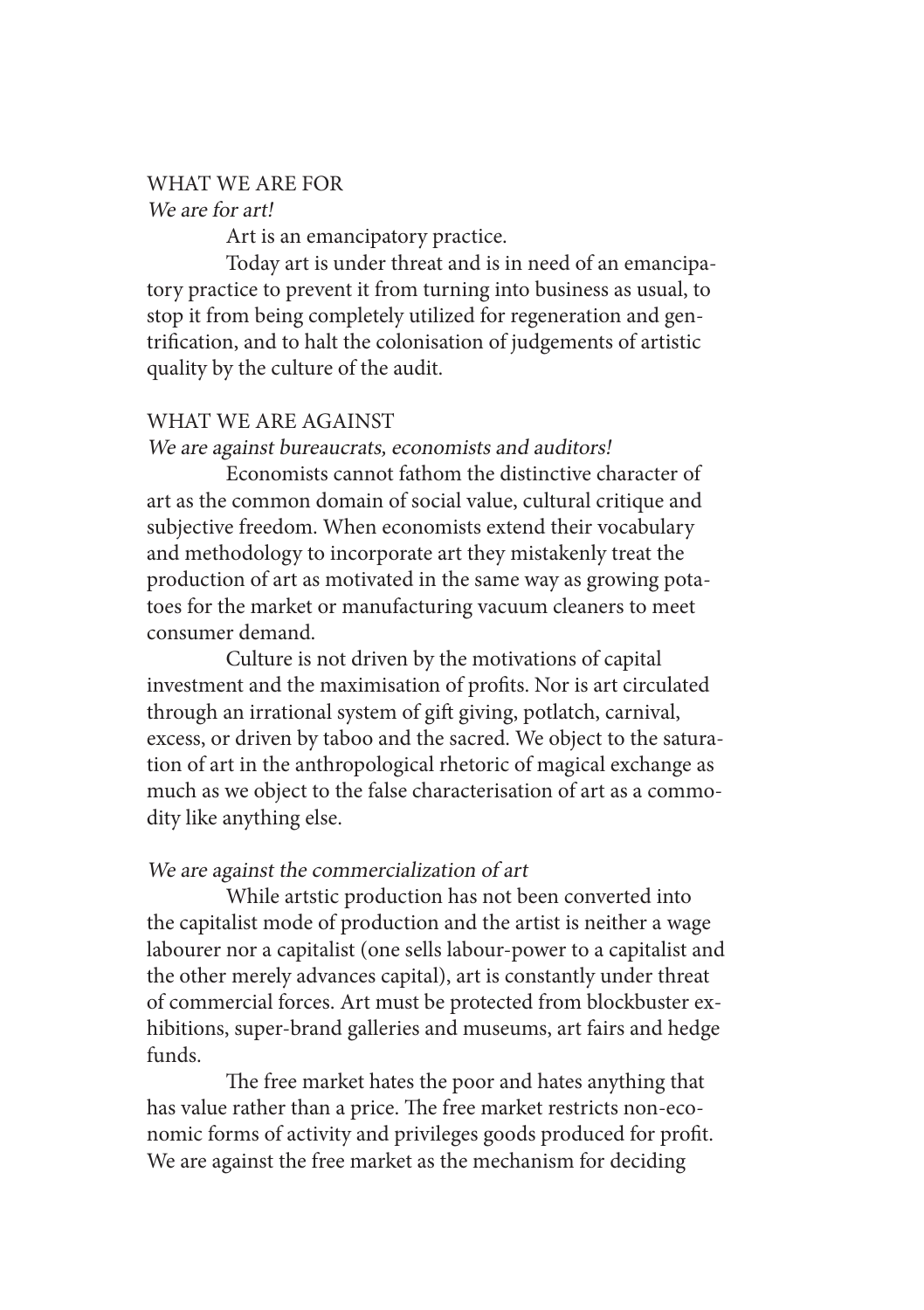what kind of art is made available to the public and which artists are rewarded for their work. We will not hand over our power of collective cultural decision making to spending power.

We reject the rhetorical replacement of the viewer, the public, the citizen and the visitor with the consumer, the customer, the tax-payer and market demand.

We reject the mechanisms by which super wealthy art collectors, through their purchasing power, decide what art the rest of us see in galleries and museums.

We reject the economic dogma that there is an oversupply of art and an oversupply of artists.

We reject all corporate sponsorship of art which succeeds only in giving decision making powers to those who can afford it rather than those who are capable of it.

We reject all advertising in art magazines which succeeds only in allocating space in the public sphere on the grounds of payment rather than the value of the opinion and values expressed.

### We are against the instrumentalisation of art

The promotion of a region or city and the management of national identity through art always leads to cultural impoverishment. Art is emancipatory only if it is critical. We are against the instrumentalisation of art because we are against both instrumenatalisation and affirmative art. If art can be deployed in the process of placemaking it is not critical enough.

We are opposed to art as the official political opposition, as a form of political satire. Art is political but politics is not political enough for art.

We demand art to be free from the duties and obligations of professional politics, whether in the form of imposed topical social issues tied to public funding objectives or as the promotion of official ideologies.

We renounce the opposition between autonomous art and political art. Autonomous art is political or it is nothing. Political art is autonomous or it is not political enough.

Our hatred of the instrumentalisation of art is not based on the writings of Theodor Adorno, Pierre Bourdieu and Jacques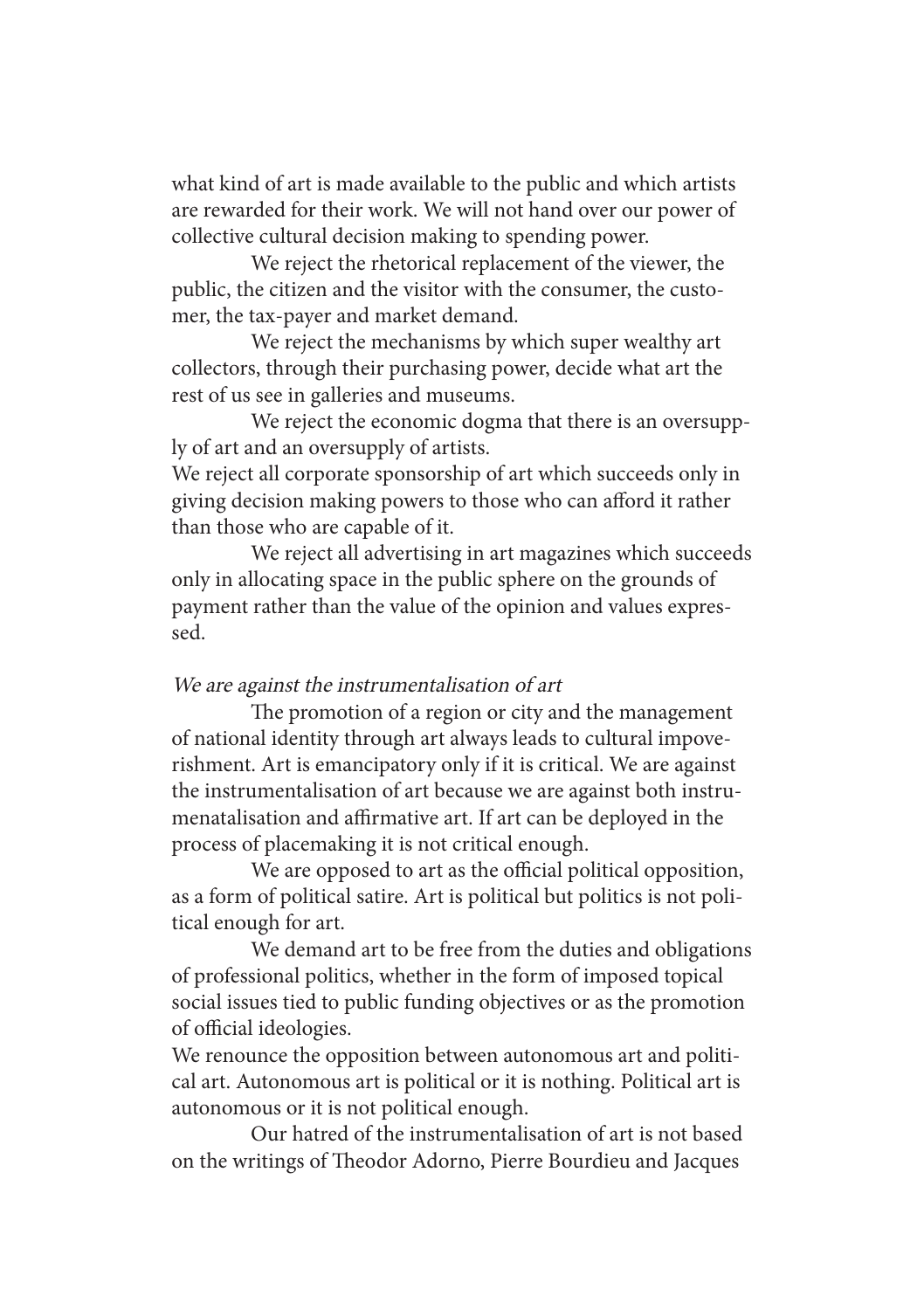Rancière. We despise art's instrumentalisation because we have seen what business, bureaucracy and auditing does to art.

Guy Debord was not entirely serious when he said "The point is not to put poetry at the service of revolution, but to put revolution at the service of poetry". Artists must participate in the social revolution but art must have its own revolution because every aspect of life must be revolutionised. There is no one revolution that in a single moment changes everything. Art cannot serve this abstract revolution nor should art live in hope that this puntural revolution will emancipate art. We reject the instrumentalisation of revolution as much as we reject the instrumentalisation of art.

# We are against the privatisation of art's funding and art's institutions

Public art is a public good. This means, first, that the enjoyment of public art by one person does not reduce what is there for others to enjoy. And second, it is not possible to stop people gaining access to public art through market mechanisms. In short, everybody benefits equally from the provision of public art.

Art is not a public good. Art is a merit good. As a merit good, art ought to be supplied to all for free by the public purse regardless of ability to pay and regardless of consumer demand.

All art's public institutions must guarantee public access to art and the ability to produce it. Art's public institutions are vital to art's critical, emancipatory and aesthetic force.

#### WHAT WE PROPOSE

We propose the universal expansion of artistic activity in all its forms.

Everyone is not an artist just by saying so. Everyone will be an artist when everyone obtains the material and immaterial prerequisites of artistic production.

We propose that every house contain its own studio and its own gallery.

There are not too many exhibitions, too many biennales, too many galleries and too many museums. We need more art, more artists, more art institutions, more art theory, more art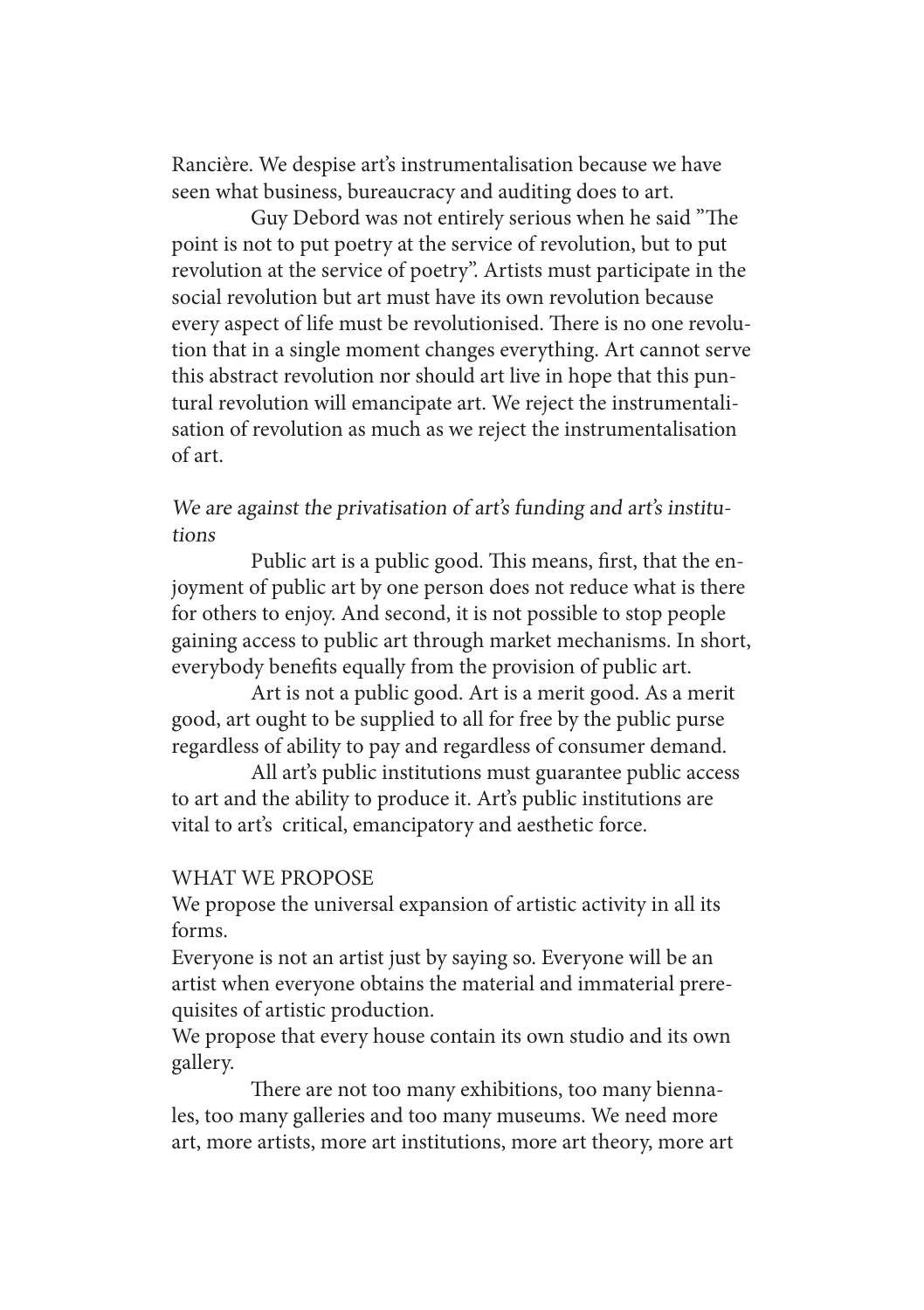schools and more art funding.

Art is a basic human right.

Art for all should not be restricted to making art's institutions and art's public collections accessible to a universal public. Art for all must mean that all the activities of art - artist, critic, curator – which are currently professions become the common property of all.

We demand the end of all intellectual property rights Copyright, patents and trademarks are techniques for preserving capitalist property relations under the technological conditions of their obsolescence.

When art required high levels of skill to produce them, ownership of the rights of reproduction were unnecessary. Anything that can be reproduced effortlessly through mechanical or digital means must be released into the commons.

Ideas, inventions and concepts should circulate freely – be used, modified and cross-connected in order to create new cultural value, not harnessed to the market for the private accumulation of profit. Film, music and digital images are already technologically in excess of capitalist property relations which is why they are subject to increasing levels of legal restraint. Intellectual property rights now act as a limit on creative activity (eg appropriation, sampling, found footage, mash-up and so on).

We reject the utopia of "open license" strategies which uses property law against property law. We demand the full democratisation of art and culture and the free distribution and reuse of all art and culture.

We demand the elimination of the wage system as the condition for the elimination of the need to protect the property rights of artists

Defending artists as precarious producers is a trap based on the acceptance of the wage system. Only by disaggregating all human activity from income can the emancipation of art be for the benefit of all producers not just artists.

We reject the special dispensations given to artists because we reject the social division of labour that prevents everyone else from producing art. Artists and their advocates who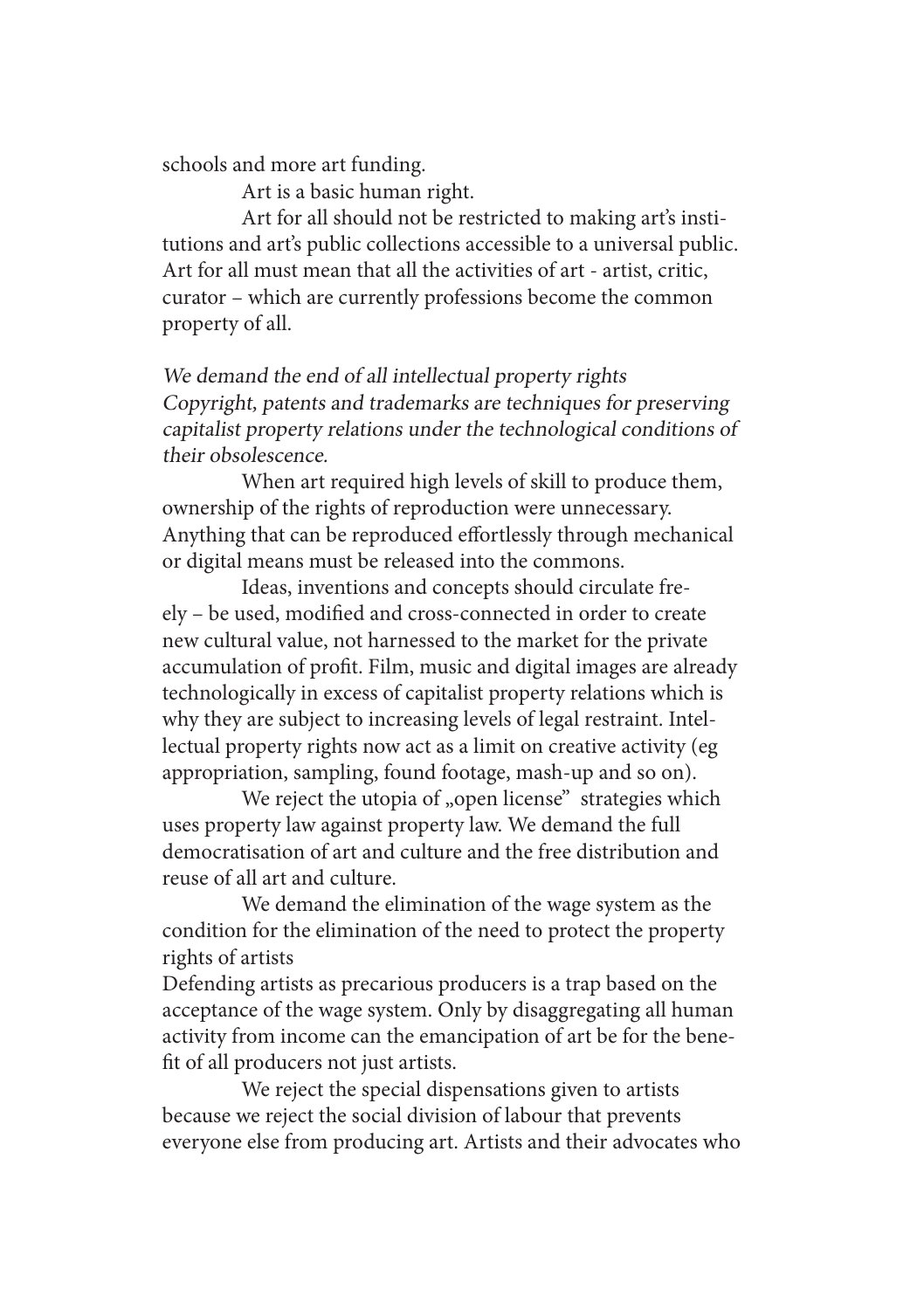call for artists to be paid for whatever they do are nothing but the preservers of privilege. Artists are no more entitled to be paid for making art than anyone else. The sense of entitlement on behalf of artists and other intellectual workers must be confronted, rejected and eliminated.

We demand the unconditional guaranteed salary for all as the condition for the promotion of cultural production rather than the promotion of the artist as a special cultural producer.

Art needs the abolition of capitalism.